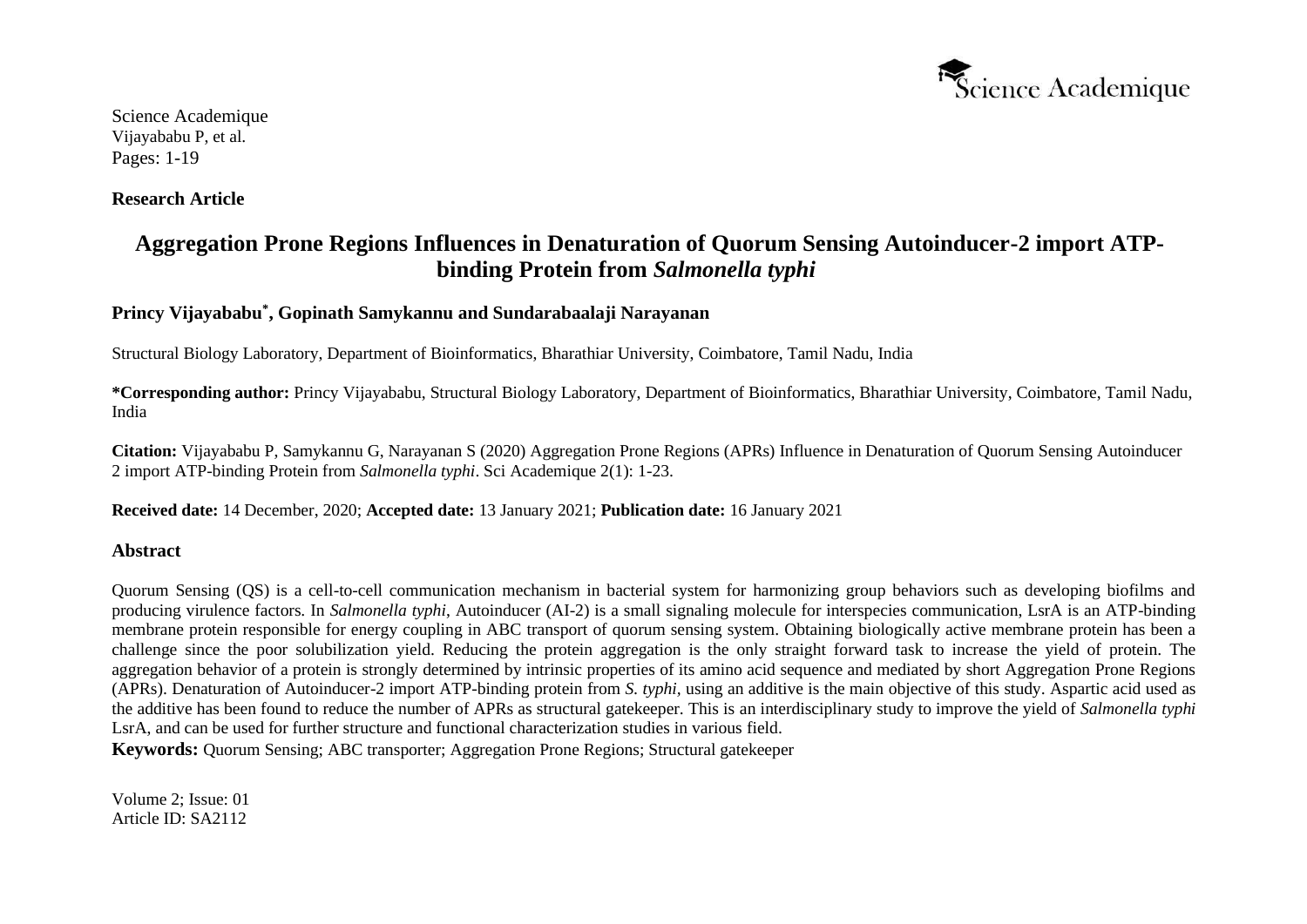

#### **Introduction**

Gram -negative bacteria including *Salmonella typhi*, talk to one another by "Quorum Sensing" (QS), which allow the bacterial group to coordinate gene expression with the population of cell density, which can harmonize group behaviors such as forming biofilms and producing virulence factors. [1,2]. This intercellular communication is accomplished through the production, exchange and release of small chemical signaling molecules called autoinducers (AI) [1]. Auto inducers are made from Sadenosylmethionine, and used as a methyl donor in a variety of cellular processes which yield S-adenosylhomocysteine. S-Adenosylhomocysteine is consequently metabolized to adenine and S-ribosylhomocysteine. S-Ribosylhomocysteine is the substrate for LuxS, which cleaves it to produce homocysteine and 4, 5-dihydroxy-2, 3-pentanedione (DPD). DPD cyclizes spontaneously and undergoes further rearrangements to form AI-2. It is internalized by the Lsr ABC-type transporter. LsrA is an ATPbinding membrane protein responsible for energy coupling in ABC transport of quorum sensing system [3].

Obtaining biologically active membrane protein has been a challenge since the poor solubilization yield [4,5]. In a majority of cases, the overexpressed protein accumulates intracellularly forming a dense amorphous insoluble aggregate known as inclusion bodies [6]. To prepare very pure inclusion bodies, characterization studies, washing with a buffer containing detergent and additives will help to remove protein aggregation [7]. Indeed, reducing the protein aggregation is the only straight forward task to increase the yield of protein [8]. The aggregation behavior of a protein is strongly determined by intrinsic properties of its amino acid

Volume 2; Issue: 01 Article ID: SA2112

sequence [9]. This aggregation mediated by short Aggregation Prone Regions (APRs) [10].

In this background our attempts have been made to denature the Autoinducer 2 import ATP-binding protein from *S. typhi,* by using an additive, which has been found to reduce the number of APRs as structural gatekeeper. This is the interdisciplinary study to improve the yield of *Salmonella typhi* LsrA, and can be used for further structure functional characterization studies in various field.

#### **Materials and methods**

# **Molecular Cloning**

*lsrA* gene was amplified with gene specific primers (Forward primer: 5'GCG**CATATG**CAAATCAGTCACAATACTG **3'** and Reverse primer:

**5'**GCG**CTCGAG**ACATGTTGCCTCCGACG **3'** containing *NdeI* and *Xh oI r*estriction sites, respectively**)** using the *S. typhi Ty21a* genomic DNA as the template by PCR (MULTIGENE OPTIMAX). Amplified gene product was digested with *NdeI* and *Xho*I (New England Biolabs) sites and ligated into pET30b (+) vector (Novagen) for overexpression. The ligation mixture was transformed into chemically competent *E. coli* DH10β cells by CaCl<sub>2</sub> heat-shock method and plated on LB- kanamycin (30  $\mu$ g/ml) followed by incubation at 37°C for 12 hrs. Transformed colonies were screened by colony PCR using gene specific primers. Plasmid DNA was isolated and verified for presence of insert using restriction digestion with *NdeI* and *Xho*I sites.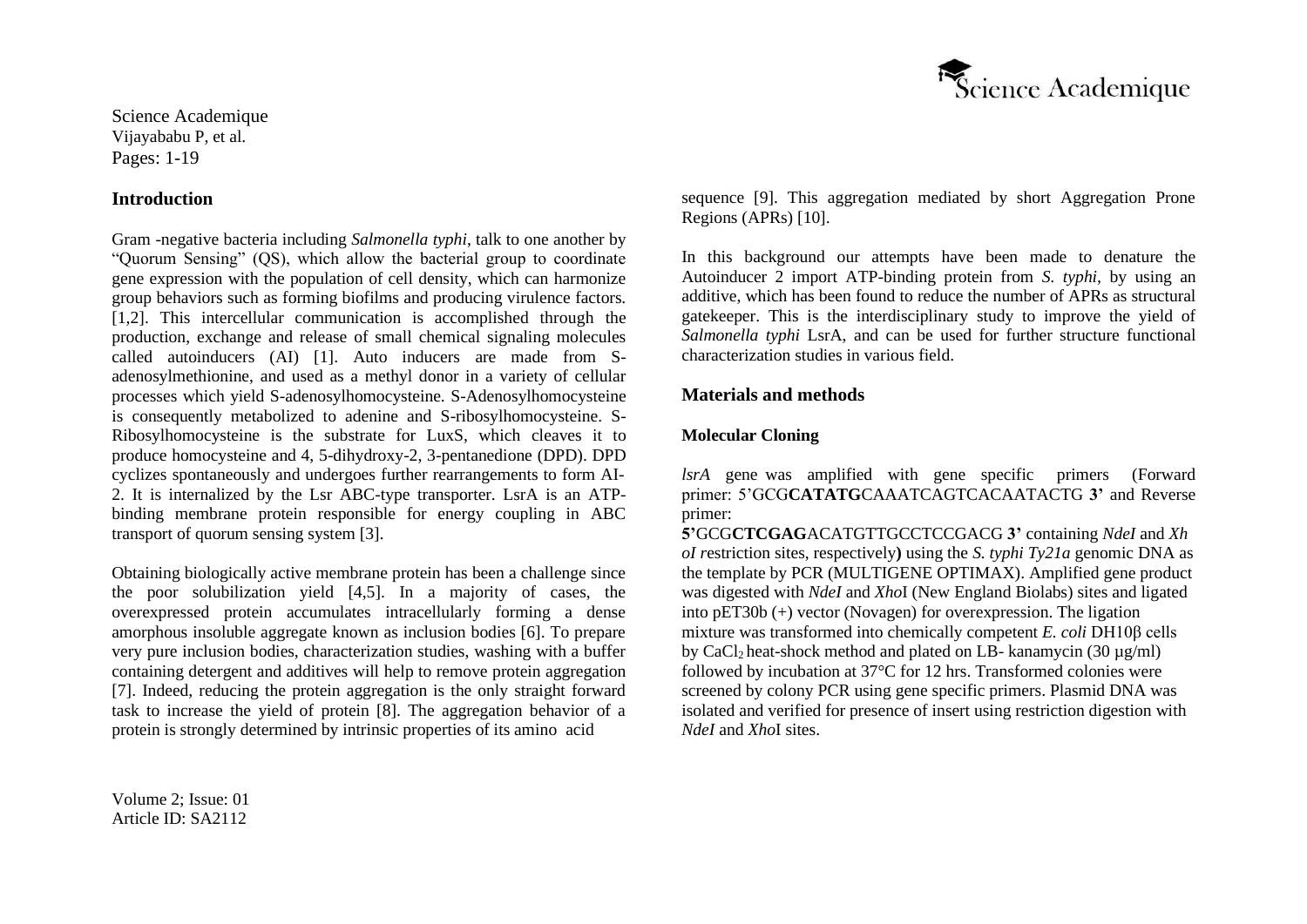#### **Overexpression of LsrA**

The confirmed recombinant plasmids *lsrA*- pET30b (+) were transformed into competent *E. coli* BL21 (DE3) expression host strain. From the transformed colonies cells were selectively picked and subsequently transferred into a 50 mL of LB medium supplemented with kanamycin (30 µg/mL). The bacterial cells were then allowed to grow inside an orbital shaker incubator at 160rpm/mins at 37 °C. When the OD<sub>600nm</sub> of each flask was reached, the protein production was induced by the addition of different concentrations of IPTG (0.1, 0.2 and 0.4 mM) and grown at 37°C for 4hrs. For the temperature optimization, the bacterial culture was induced with 0.1mM IPTG and cultured at three different temperatures (4, 20 and 37 °C) with 3,6 and 12hrs incubation time interval. The sample from each optimization experiment was collected and the absorbance at OD600nmwas determined in order to monitor the bacterial growth. The cell cultures exhibiting maximum growth were harvested and centrifuged (SORVALL-ST16R) at 10,000 rpm for 10 mins at 4 °C following which all the fractions (supernatant and pellet) were analyzed by 12%SDS– PAGE.

#### **Optimization of solubilization using various agents**

Using different concentrations of IPTG (0.1, 0.2 and 0.4 mM), varying the temperature (4, 20 and 37 °C), incubation time and host cells BL21(DE3), LB Media (Luria-Bertani broth-LB), additive and different molar concentration of chaotropic agents' attempts were made to express the *S. typhi* LsrA in the soluble form. Nonetheless, all the optimization steps have resulted in the expression of recombinant LsrA as inclusion bodies only (pellet fraction).

Volume 2; Issue: 01 Article ID: SA2112



### *In silico* **identification of aggregation prone regions (APRs)**

The primary sequence of *S. typhi* LsrA comprising 511 amino acid residues were retrieved from UniProtKB (Q8Z2X5) [11] and were subjected to ProGene1.0 [12] for calculating molecular weight and theoretical Iso electric point (PI). AGGRESCAN server is a web-based application used to predict APRs. The aggregation-propensity value for each residue in the LsrA sequence was computed by averaging aggregation-propensity value per each amino acid [13].

### **Identification of Structural Gatekeepers**

AGGRESCAN server calculates the aggregation propensity of each single amino acids according to its relative position. However, in order to cut down all the APRs and to know the best structural gatekeepers, 20 amino acids were replaced at the central hydrophobic cluster in each APRs.

#### **Denaturation of LsrA with additives**

Purified IBs were harvested and resuspended in 30 mL of solubilization buffer containing (8M Urea) and were further diluted into buffer containing 50mM Tris-Cl (pH8.0),100mM NaCl, 2% Triton X-100, 5mM DTT and 10MmAspartic acid as additive and allowed to solubilize with moderate shaking at 37°C for overnight [14]. Solubilized LsrA was centrifuged at 15,000 rpm for 90 mins at 20 °C. The fractions (Supernatant and pellet) were examined by 12% SDS-PAGE. Over all methodology were shown in Figure 1.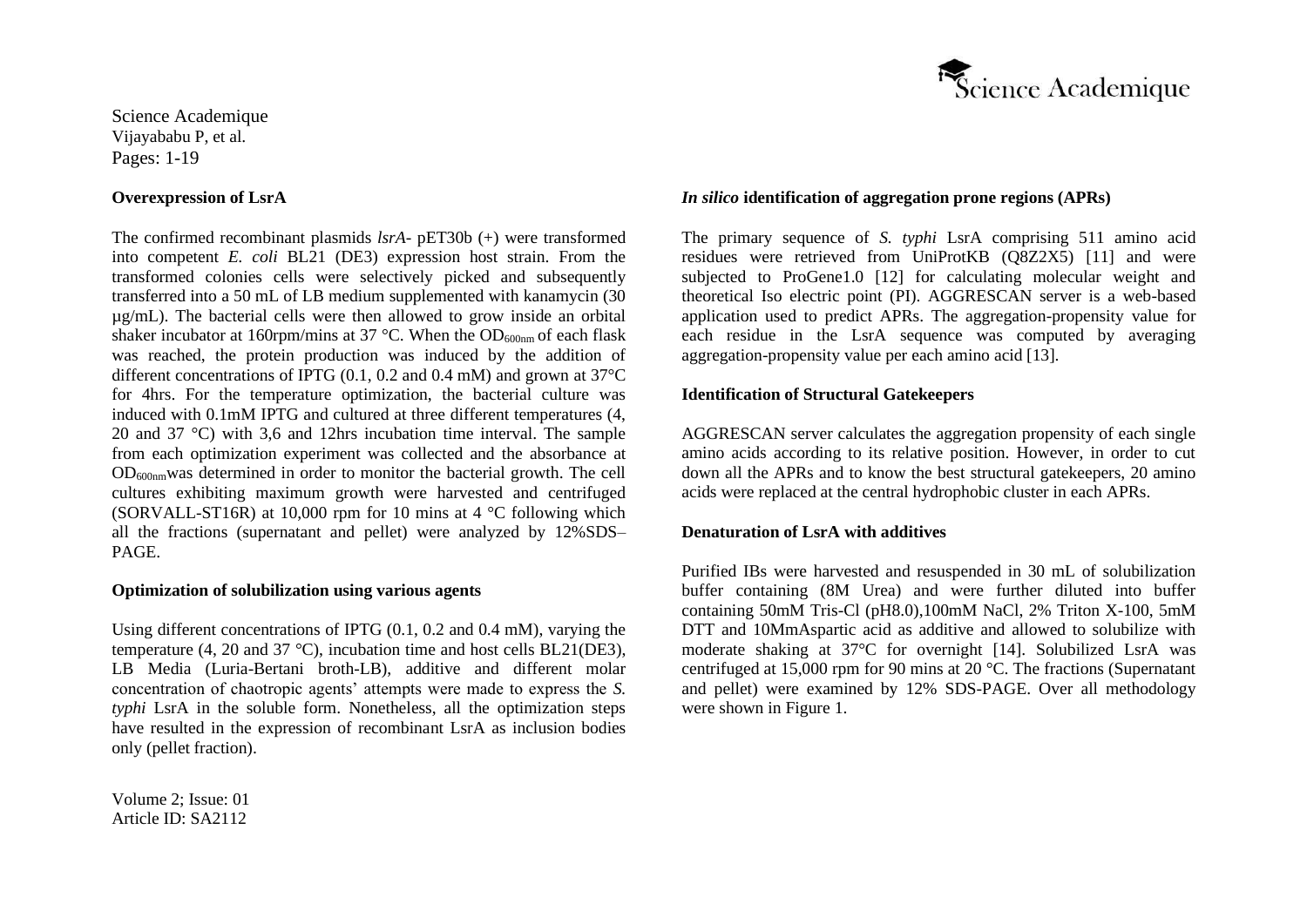



Figure 1: Overview of LsrA Denaturation with APRs. Direction of arrow indicate the work direction start from Gene specific primer designing and end with LsrA solubility with additive.

### **Results**

**Recombinant LsrA:** *lsrA* gene was cloned between the *NdeI* and *Xho*I sites of prokaryotic expression vector pET30b(+). Double digestions were conducted to examine, the amplified product of *lsrA* gene from *S. typhi* and recombinant plasmid (pET30b(+)-*lsrA*). As shown in supplementary figure 1, the size of target fragment from double digestion of pET30b (+)-*lsrA* released at the position of 1533 bp (supplementary figure 2).

# **Overexpression of LsrA**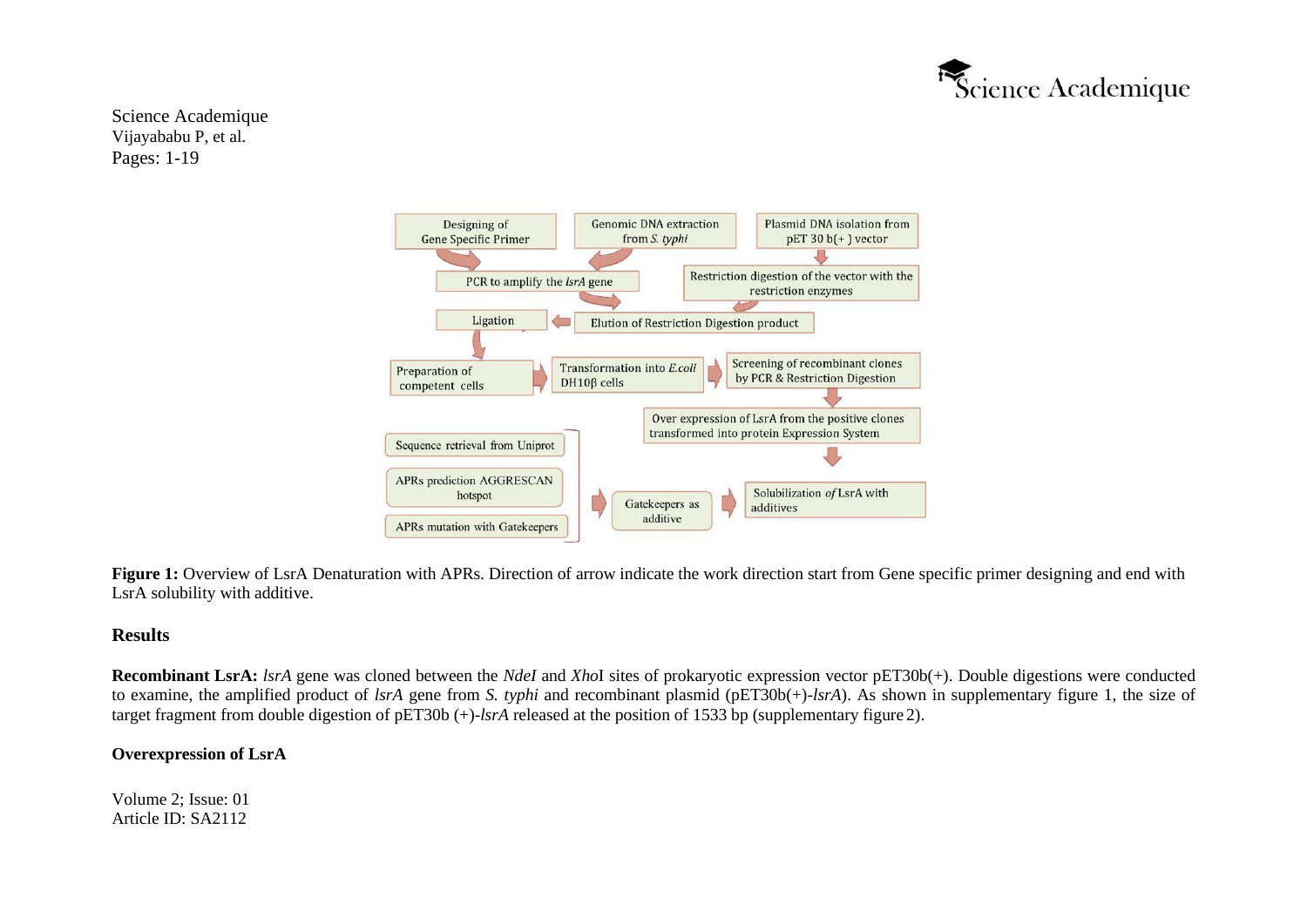

The cloned plasmid was transformed into optimized expression host (*E. coli* BL21 (DE3)) cells. Expression of the recombinant construct was under the control of a T7 promoter, which can be easily induced for expression by isopropyl β-D-1-thiogalactopyranoside (IPTG). Optimized

condition of 0.1mM IPTG induction has revealed an increased presence of a band with an approximate molecular weight of 55kDa, *S. typhi LsrA*  induced and uninduced samples have been shown in Figure 2.



**Figure 2:** 12% SDS-PAGE analysis of LsrA over production. Lane 1, 3 and 5: A cell free extract of *E. coli* BL21 (DE3) containing pET30b(+)-lsrA induced sample, Lane 2 and 4: A cell free extract of *E. coli* BL21(DE3) containing pET30b(+)-lsrA uninduced sample, Lane 6 and 7: A cell free extract of *E. coli*  BL21(DE3) containing pET30b (+) induced and uninduced sample, Lane M : Protein Molecular Weight Marker.

**Extraction and purification of LsrA Inclusion Body (IBs):** In order to check the existence of *S. typhi* LsrA in pellet (inclusion bodies), the cell pellet of induced culture was suspended in 50 mM Tris-Cl (pH 8.0), 150 mM NaCl, 1mM PMSF, 1% Tween 20 and 70 µg/ml Lysozyme without any denaturant. Cells were disrupted by ultra-sonic waves generated using

Volume 2; Issue: 01 Article ID: SA2112

SONICS, 130W using an optimized run time of 30mins with a pulse of 3 seconds on and 6 seconds off on ice. Crude inclusion bodies were obtained by centrifugation of the cell lysate at 10,000 g for 10 mins at 4 °C and were analyzed on12% SDS-PAGE. After confirming the presence of inclusion bodies in the pellet, they were washed thrice in 10 mL (1:10) of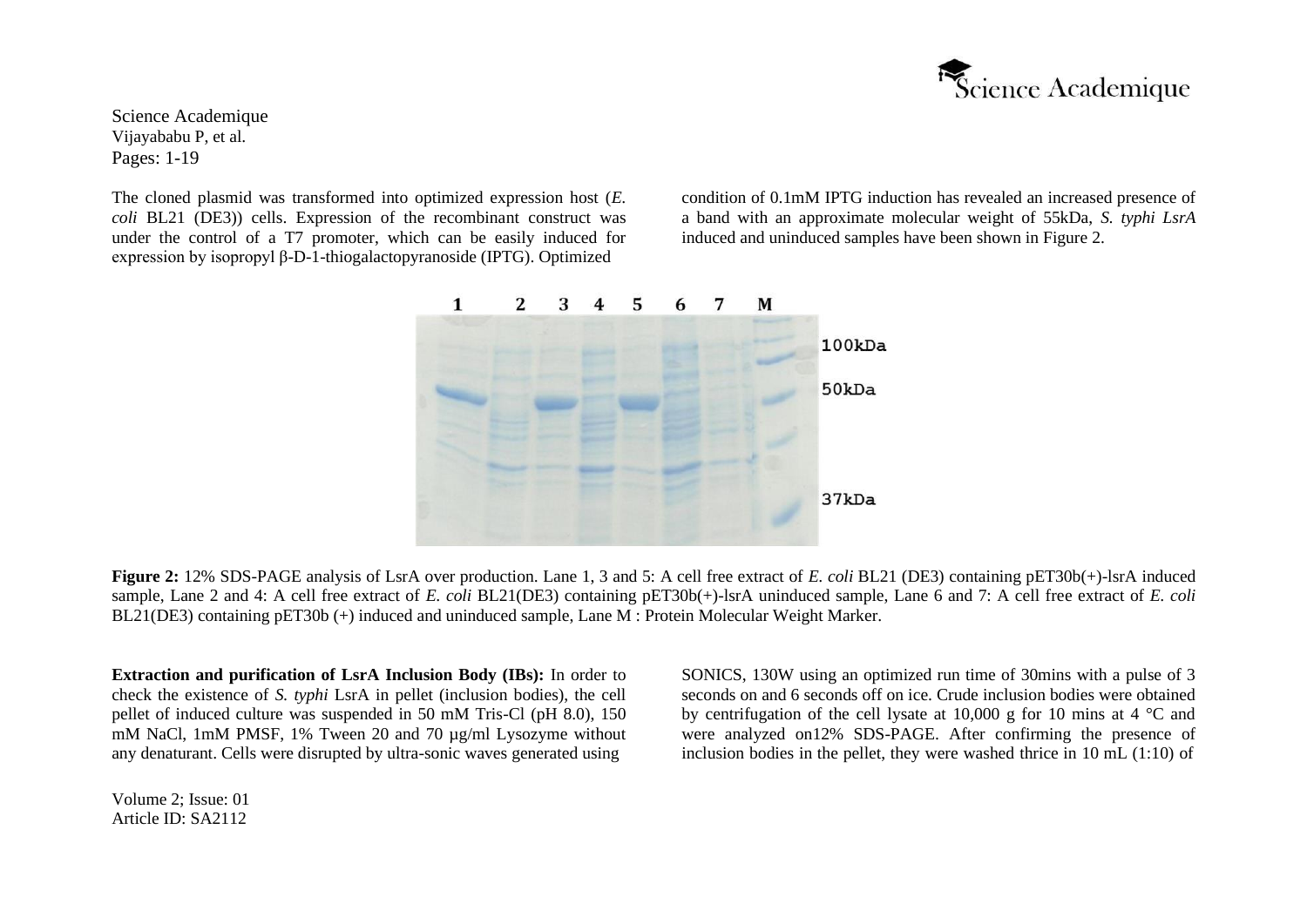

lysis buffer. Following this, the pellet was subjected for extensive final wash with buffer A in without  $1\%$  Triton X-100 and 2M Urea. These resuspended inclusion bodies were kept at 37 °C on incubator shaker for 15 mins and centrifuged (7,000rpm, 7 mins at 4  $^{\circ}$ C) to remove soluble and contaminating proteins. The supernatant and pellet obtained during every stage of the IBs purification process were analyzed by 12% SDS PAGE.

## **Denaturation of LsrA**

Purified LsrA inclusion bodies were done in various denaturation buffers with different concentrations of choatropic agents, different temperatures and pH. Solubilization was done for 12 hrs at 37 °C with moderate shaking. Undissolved inclusion bodies were removed by centrifugation at 13,000g for 45 min at 4 °C to obtain solubilization LsrK; remains the pellet not in the Figure 3. Screen with different buffers, pH, different concentration of urea, reducing agent and Imidazole were tried out as shown in the table 1. In this manner we introduced *in silico* approach to predict aggregation prone regions (APRs).

| Tris-Cl/pH                                                                                                                                                                                                                                      | <b>NaCl</b>        | <b>PMSF</b> | <b>Lysozyme</b>          | <b>Reducing agents</b> | Imidazole       | <b>EDTA</b>     | <b>Detergents</b>                       | Chaotropic agent |
|-------------------------------------------------------------------------------------------------------------------------------------------------------------------------------------------------------------------------------------------------|--------------------|-------------|--------------------------|------------------------|-----------------|-----------------|-----------------------------------------|------------------|
| 100mM/8                                                                                                                                                                                                                                         | 500mM              | mM          |                          | $1\%$ β-ME             | $10 \text{ mM}$ | $10 \text{ mM}$ | 2% Triton X-100, 2% SDS                 |                  |
| $100 \text{m}$ M $/8$                                                                                                                                                                                                                           | 500 <sub>m</sub> M | mM          | $20 \mu g/ml$            | $1\%$ β-ME             | $10 \text{ mM}$ | $10 \text{ mM}$ | 2% Triton X-100, 2% Tween 20,2%<br>SDS. |                  |
| 50mM/8                                                                                                                                                                                                                                          | 500mM              | mM          |                          | $3\%$ $\beta$ -ME      | $10 \text{ mM}$ | $10 \text{ mM}$ | 2% Triton X-100, 2% Tween 20            |                  |
| 100mM/8                                                                                                                                                                                                                                         | 500 <sub>m</sub> M | mM          |                          | $1\%$ β-ME             |                 | $10 \text{ mM}$ | $2\%$ Triton X-100                      | 8 M Urea         |
| 100mM/8                                                                                                                                                                                                                                         | 500mM              | mM          | $\overline{\phantom{a}}$ | 3mM DTT                |                 | $10 \text{ mM}$ | 2% Triton X-100, 3mM DDM                | 8 M Urea         |
| 50 <sub>m</sub> M/8                                                                                                                                                                                                                             | 50 <sub>m</sub> M  | mM          |                          | 3mM DTT                |                 | $20 \text{ mM}$ | 2% Triton X-100, 3mM DDM                | 8 M Urea         |
| 50 <sub>m</sub> M/8                                                                                                                                                                                                                             | 500mM              | mM          |                          | $3mM \beta$ -ME        |                 |                 | 2% Triton X-100                         |                  |
| 50 <sub>m</sub> M/8                                                                                                                                                                                                                             | 500mM              | mM          |                          | $3mM \beta$ -ME        |                 |                 | $2\%$ Triton X-100                      | 8 M Urea         |
| 50 <sub>m</sub> M/8                                                                                                                                                                                                                             | 500 <sub>m</sub> M | mM          |                          | $3mM \beta$ -ME        |                 |                 | $2\%$ Triton X-100                      | 8 M Urea         |
| 100mM/12                                                                                                                                                                                                                                        | 500mM              | mM          | $70 \mu g/ml$            | $3mM \beta$ -ME        |                 | $20 \text{ mM}$ | 2% Triton X-100                         | 8 M Urea         |
| 50mM/10                                                                                                                                                                                                                                         | 500 <sub>m</sub> M | mM          |                          | $3mM \beta$ -ME        |                 |                 | $2\%$ Triton X-100                      | 8 M Urea         |
| 50mM/8                                                                                                                                                                                                                                          | 50 <sub>m</sub> M  | mM          | $70 \mu g/ml$            | 3mM DTT                |                 | $20 \text{ mM}$ | $2\%$ Triton X-100                      | 8 M Urea         |
| 50mM/8                                                                                                                                                                                                                                          | 50 <sub>m</sub> M  | mM          | $70 \mu g/ml$            | 3mM, 3mM DTT           |                 | $20 \text{ mM}$ | 2% Triton X-100                         | 8 M Urea         |
| Salt concentration were varied from 50 mM-100 m. Lysozyme, Reducing agents, imidazole and choatropic agent (Urea) were used in<br>different concentration. Nevertheless S. typhi LsrA remain in pellet fraction because of protein aggregation. |                    |             |                          |                        |                 |                 |                                         |                  |

Table 1: Optimization of LsrA solubilization buffer.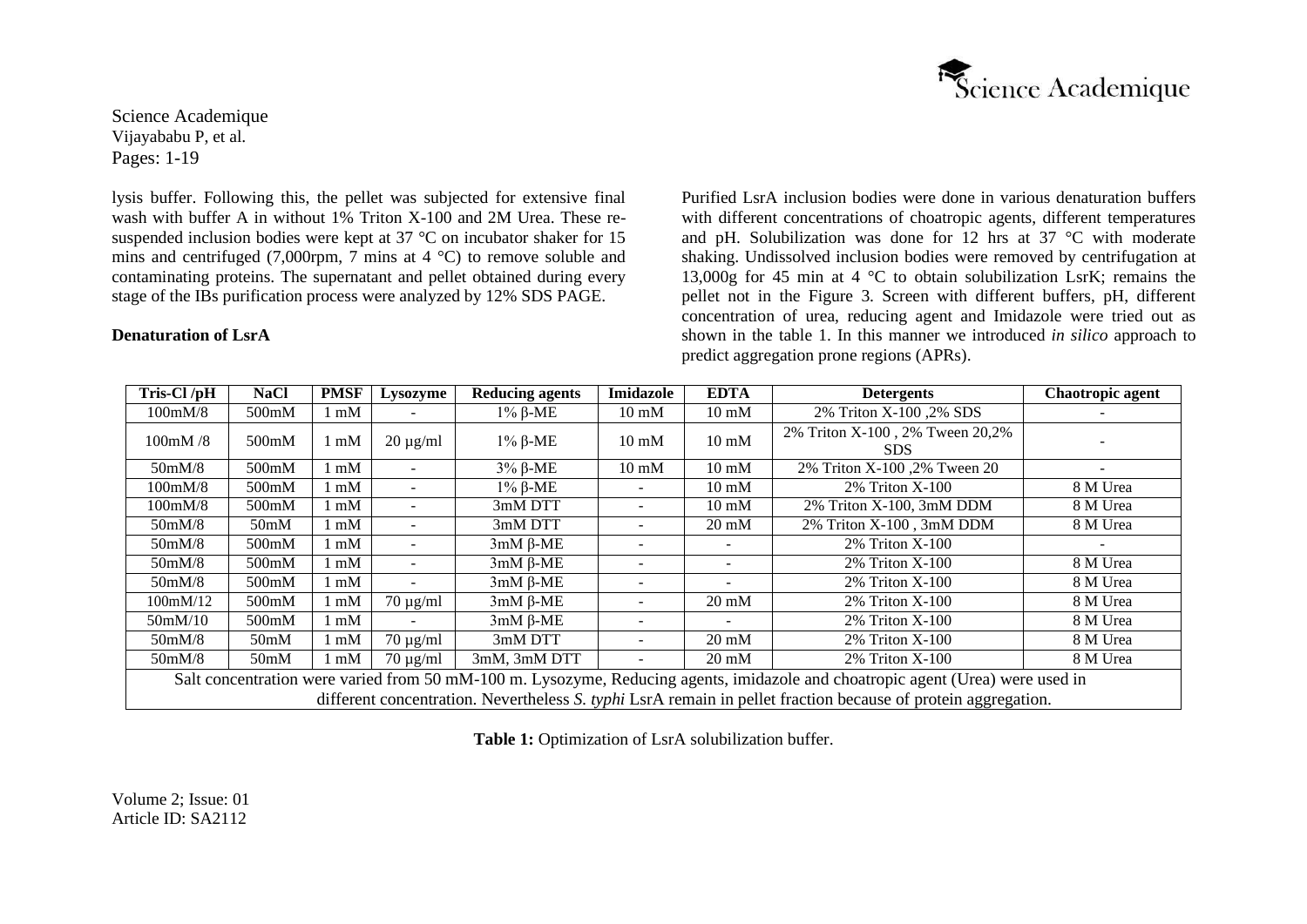



Figure 3: 12% SDS-PAGE analysis of LsrA solubilization using Urea.Lane1: LsrA whole cell pellet. Lane 2: whole cell lysate. Lane 3 and 7: LsrA solubilization of supernatant and pellet with Tris-Cl (pH 12.0), Lane 4 & 8: LsrA solubilization of supernatant and pellet with Tris-Cl (pH 10.0), Lane 5 & 9: LsrA solubilization of supernatant and pellet using 500 mM NaCl, Lane 11: LsrA solubilization of supernatant using 70µg/ml lysozyme, Lane M: Protein Molecular Weight Marker.

#### *In silico* **identification of APRs**

The prediction of APRs is based on the primary sequence of a protein [15]; accordingly, we carried out the primary sequence investigation of *S. typhi*

*LsrA*, 511 amino acid residues of LsrA were analyzed using ProGene1.0, which shows the molecular weight and isoelectric point as 55.8 kDa and 5.9 respectively. The results of AGGRESCAN 13 server have revealed the presence of 22 APRs which are shown in table 2.

| S.No     | <b>Start position</b> | <b>Hot spot Peptide</b> | <b>End position</b> |
|----------|-----------------------|-------------------------|---------------------|
|          |                       | <b>LICVONIYK</b>        |                     |
| <u>.</u> |                       | <b>YSGVEVLKGIDF</b>     |                     |
|          |                       | <b>TLMKIIAGIV</b>       |                     |
|          |                       | <b>IAGVRCSHL</b>        |                     |
|          | ററ                    | <b>AHOYGIYLV</b>        |                     |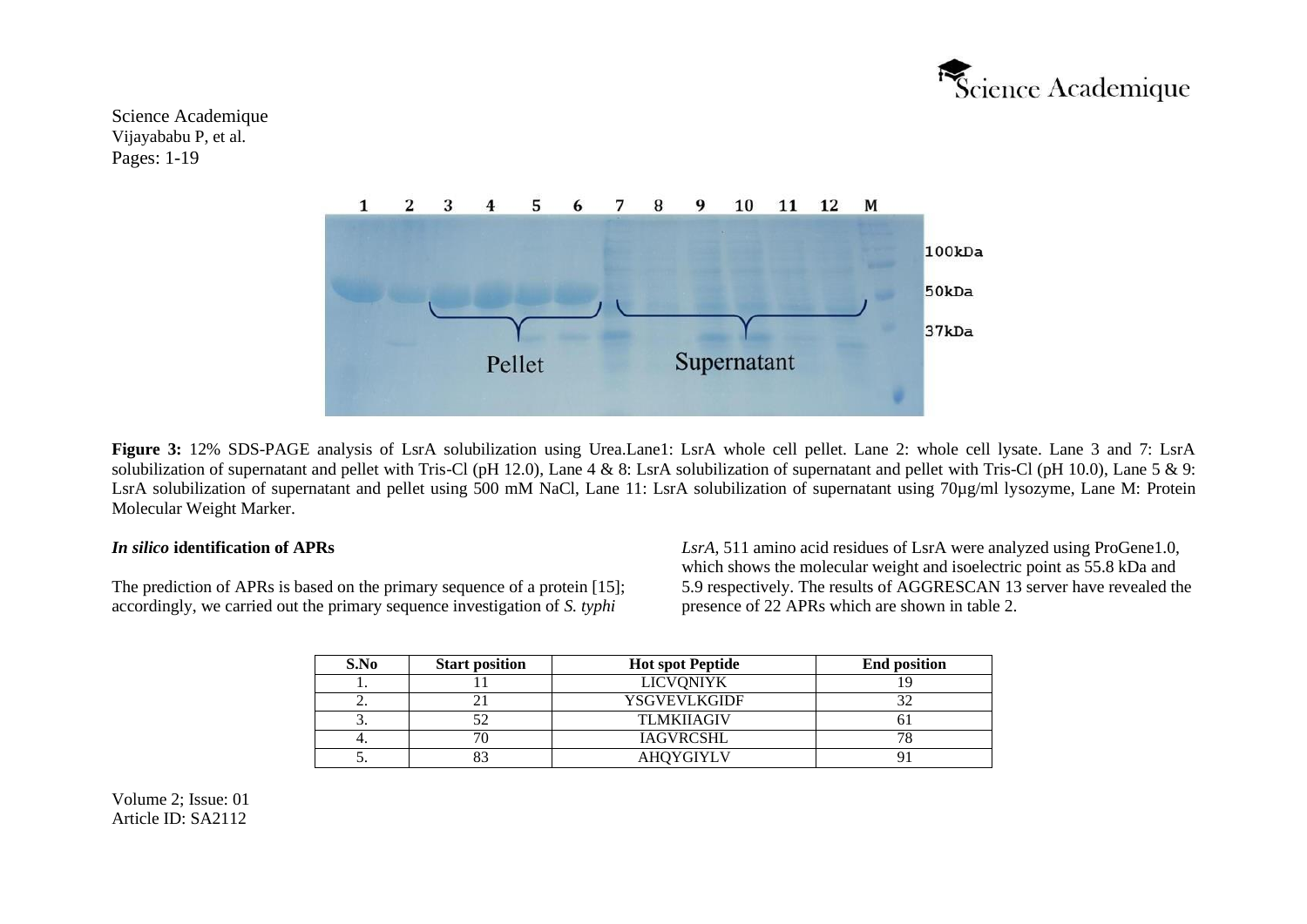

| 6.                                                                                                                                 | 100 | <b>SLSVRENIL</b>     | 108        |  |
|------------------------------------------------------------------------------------------------------------------------------------|-----|----------------------|------------|--|
| 7.                                                                                                                                 | 125 | <b>LKAMG</b>         | 129        |  |
| 8.                                                                                                                                 | 150 | <b>EIMRG</b>         | 154        |  |
| 9.                                                                                                                                 | 156 | <b>MRDSR</b>         | 160        |  |
| 10.                                                                                                                                | 188 | KKGVGIVFISHKL        | <b>200</b> |  |
| 11.                                                                                                                                | 205 | <b>QLAHCVS</b>       | 211        |  |
| 12.                                                                                                                                | 213 | <b>MRDGK</b>         | 217        |  |
| 13.                                                                                                                                | 231 | <b>EIIQAIT</b>       | 237        |  |
| 14.                                                                                                                                | 247 | <b>ASQKLWL</b>       | 253        |  |
| 15.                                                                                                                                | 269 | <b>LALESLT</b>       | 275        |  |
| 16.                                                                                                                                | 289 | <b>GEILGLAGLVGAG</b> | 301        |  |
| 17.                                                                                                                                | 307 | <b>ETLYGIR</b>       | 313        |  |
| 18.                                                                                                                                | 336 | <b>LQLGLVYL</b>      | 343        |  |
| 19.                                                                                                                                | 353 | YLDASLAWNVC          | 363        |  |
| 20.                                                                                                                                | 413 | <b>LIAKCLEAS</b>     | 421        |  |
| 21.                                                                                                                                | 450 | <b>AQQNVAVLFISSD</b> | 462        |  |
| 22.                                                                                                                                | 494 | <b>DTIMHVAF</b>      | 501        |  |
| AGGRESCAN server is predict 22 APRs (Hotspot peptide) with hydrophobic centralized position, which<br>have aggregation propensity. |     |                      |            |  |

**Table 2:** Identification of APRs from LsrA.

In order to eliminate the APRs amino acid residues forming the hydrophobic cores Q15, L27, I57, R74 , G87, R104, A127, M152,158D,V194, H208, D215, Q234, K250, E272, A295,Y310, L340, L358, C417, V456 and H498 of LsrA were initially identified. But most often they form an integral part of the hydrophobic core of the protein

[16,17] and protected from higher-order interactions. Mutating a central hydrophobic residue in the APRs with twenty amino acids and reduced the number of APRs [16] and total area of aggregation has been shown in Figure 4.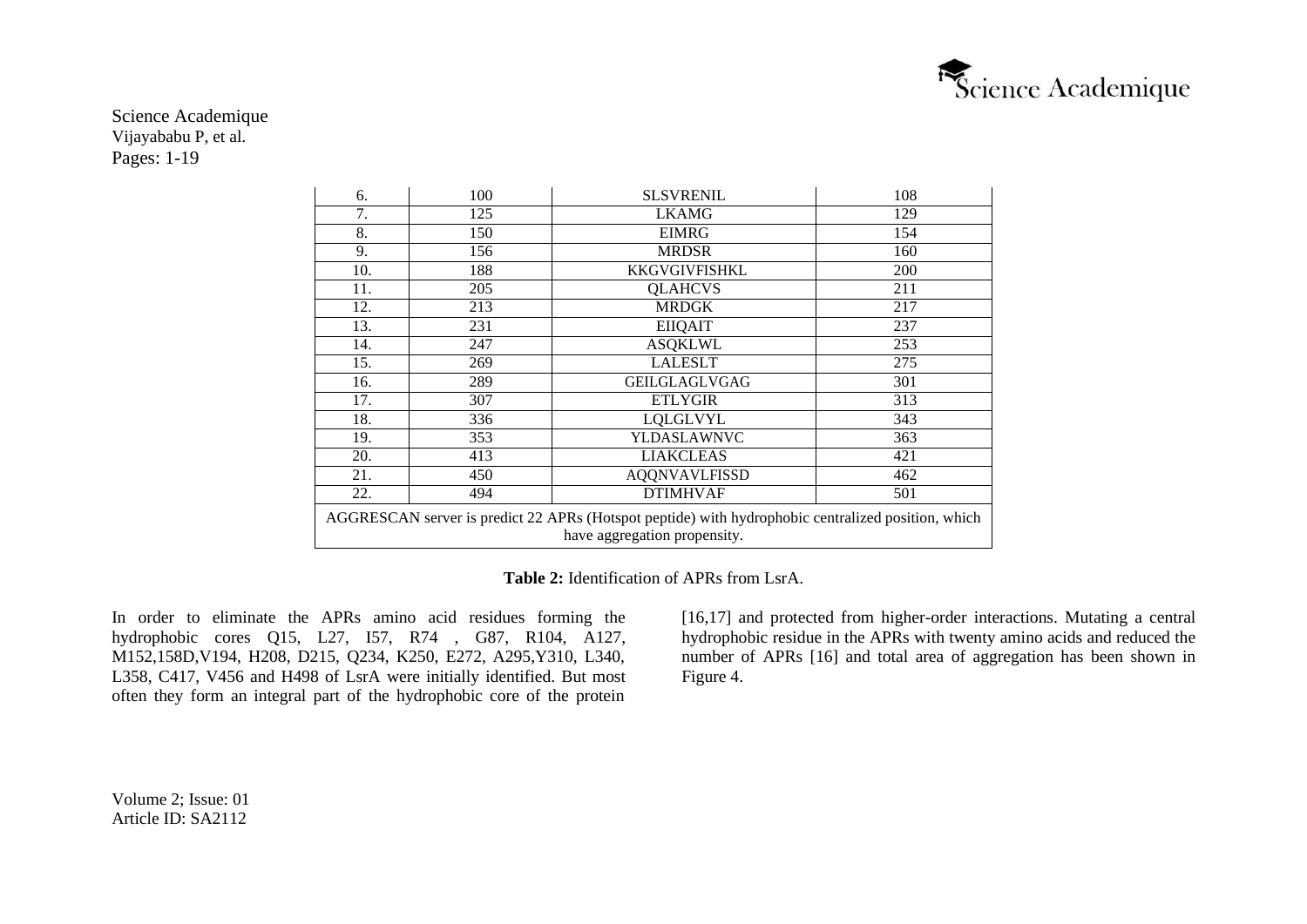



**Figure 4:** Total Area of host spot from LsrA. 22 hostspot share 44.789 from total area of 4.89.

Point mutation with structural gatekeepers and their amino acid aggregation-propensity values such as Sequence Average, Number of Hot Spots, Normalized number of Hot Spots for 100 residues, Total Area and other details of mutation were shown in Table 3. From the overhead APRs analysis Q15P, L27D, I57P, R74D, G87P, R104P, A127D, M152D,V194P, H208D, D215P, Q234D, K250D, E272P, A295D,Y310D, L340D, L358D, C417D, V456D and H498P mutations were selected as the enhanced point mutation in LsrA. As the result of these point mutations, hotspots become null hot spot as shown in supplementary Figure 3-5. From these results, aspartic acid has been found to be the best structural gatekeeper for *S. typhi* LsrA.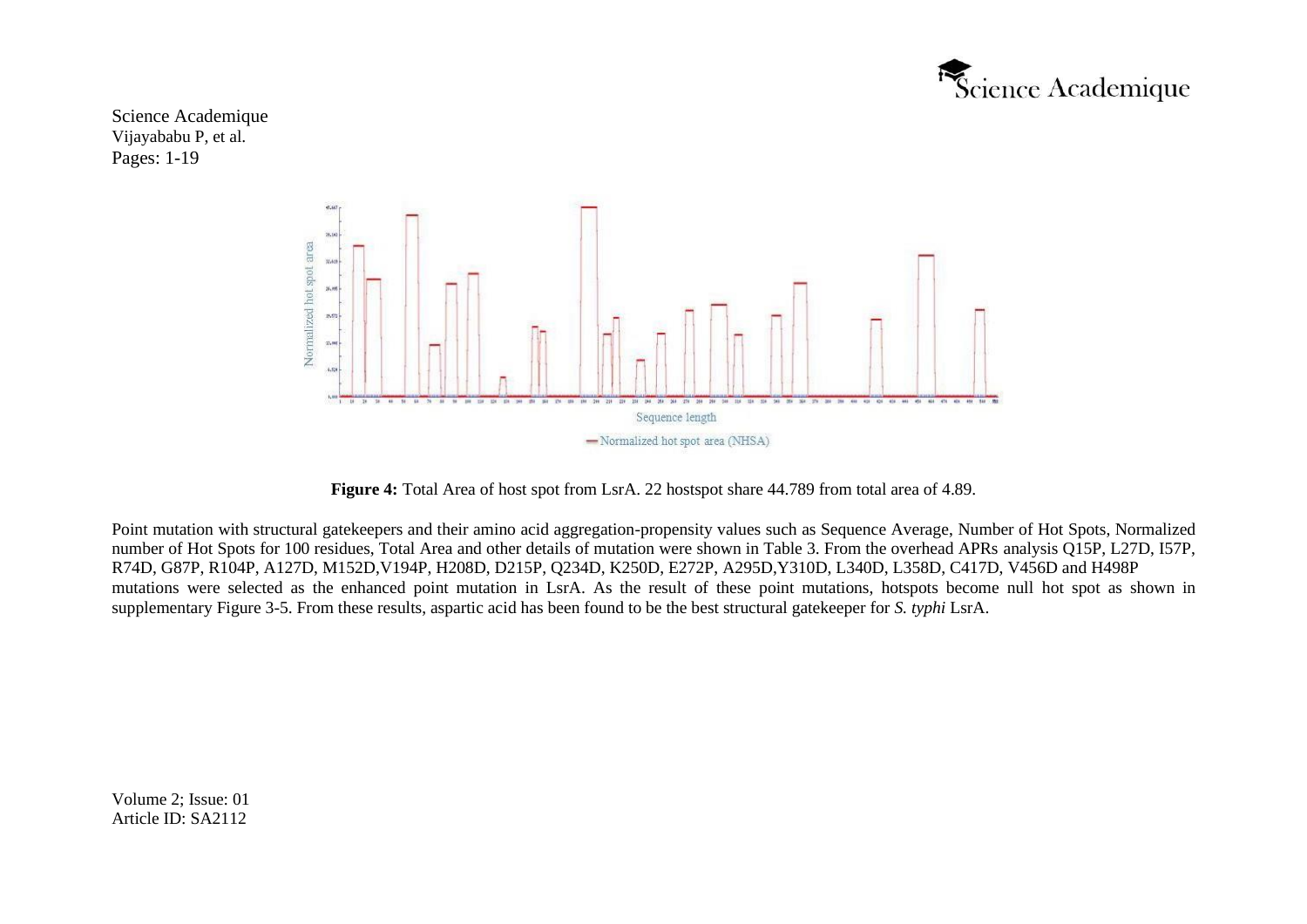

| Protein Sequence Name                                    |       |  |  |  |
|----------------------------------------------------------|-------|--|--|--|
| A3v Sequence Average (A3VSA)                             |       |  |  |  |
| Number of Hot Spots (NHS)                                |       |  |  |  |
| Normalized NHS For 100 Residues (NNHS)                   |       |  |  |  |
| Area of the Profile Above Threshold (AAT)                | 53.95 |  |  |  |
| Total Hot Spot Area (THSA)                               |       |  |  |  |
| Total Area (TA)                                          | 4.89  |  |  |  |
| Aat Per Residue (AATR)                                   | 0.106 |  |  |  |
| Thsa Per Residue (THSAR)                                 | 0.088 |  |  |  |
| Normalized A4v Sequence Sum For 100 Residues<br>(NA4VSS) |       |  |  |  |

**Table 3:** Aggregation-propensity value for S, typhi LsrA.

### **Solubilization of LsrA using additives (Aspartic acid)**

Structural gatekeeper of aspartic acid was introduced as additive in LsrA solubilization buffer composition (50mM Tris-Cl (pH8.0),150mM NaCl, 8M Urea, 1% Triton X-100,3mM β-ME and 10 mM aspartic acid). Finally, the LsrA solubilization was standardized with 8M Urea and 10 mM aspartic acid. This revealed, Urea as the strong denaturing agent and

aspartic acid as a good additive, that has the ability to solubilize LsrA and other additives (Figure 5). Removal of aspartic acid from the purified protein is also easier due to its molecular weight and has lower effect on protein solubilization as compared to other additives [14]. This standardized buffer could be used in further experiments for solubilization of LsrA.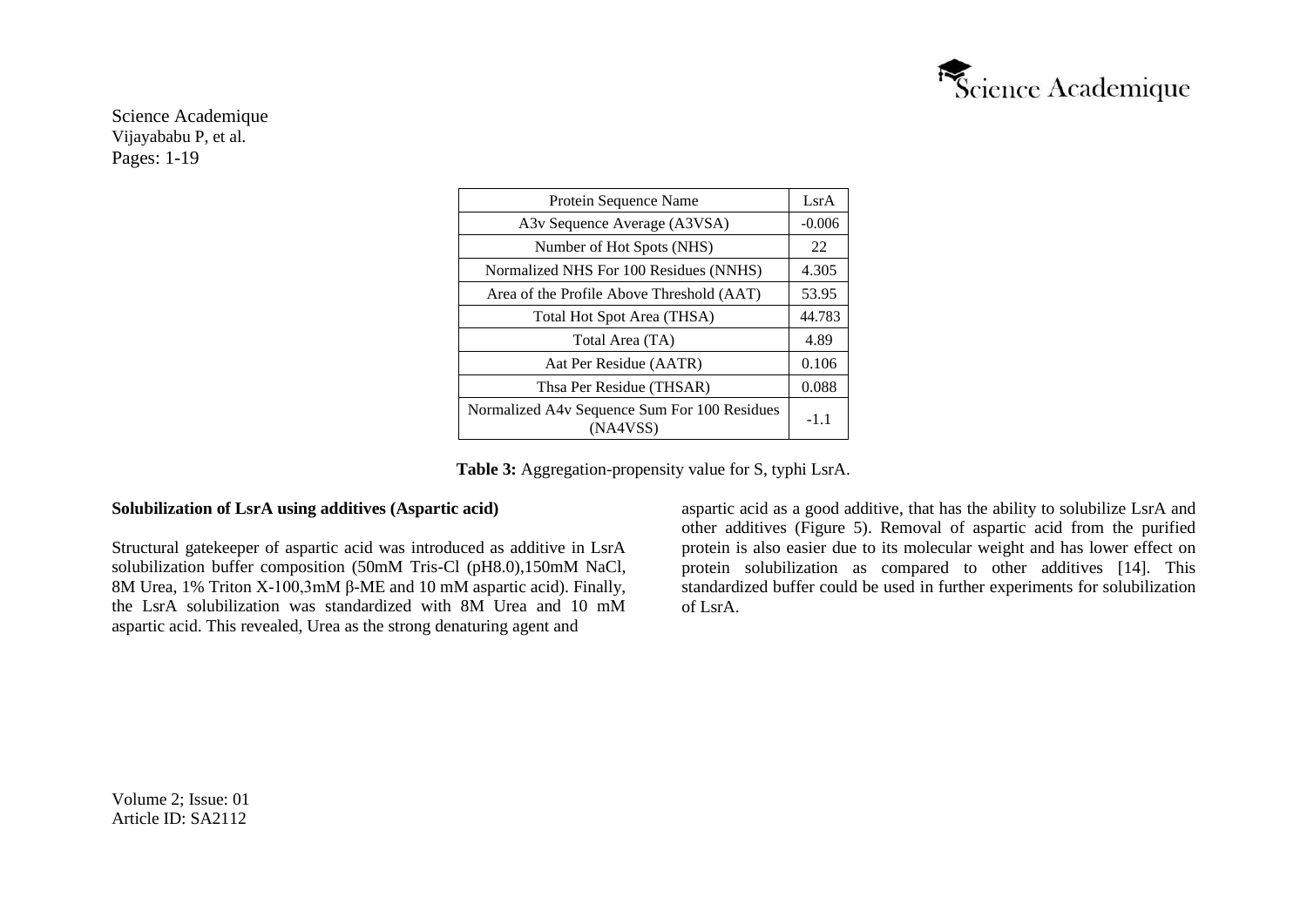



Figure 5: 12% SDS-PAGE showing the optimization of LsrA solubilization. Lane1 & 2 represents LsrA whole cell pellet & lysate (after sonication), Lane 3 & 4: LsrA-IBs, Lane 4: LsrA solubilization in supernatant (dissolved in 8M Urea with 10mM aspartic acid) Lane 5: LsrA solubilization in pellet, Lane M: Protein Molecular weight marker .

### **Optimization of LsrA IBs**

The absorption maxima at wavelength  $280 \text{ (OD}_{280})$  of the inclusion bodies solubilized in the Tris-urea buffer ranging from 2 M to 8 M urea showed maximum absorption for the sample solubilized in 8 M urea (Table 4). This indicates that maximum solubilization occurred in 8 M urea. Figure 6

showed that absorption maxima increased sharply from 4 M to 6 M urea solubilization and saturation in solubilization till 8 M urea. Therefore OMPLA inclusion bodies were denatured in 6 to 8 M urea for achieving maximum solubilization.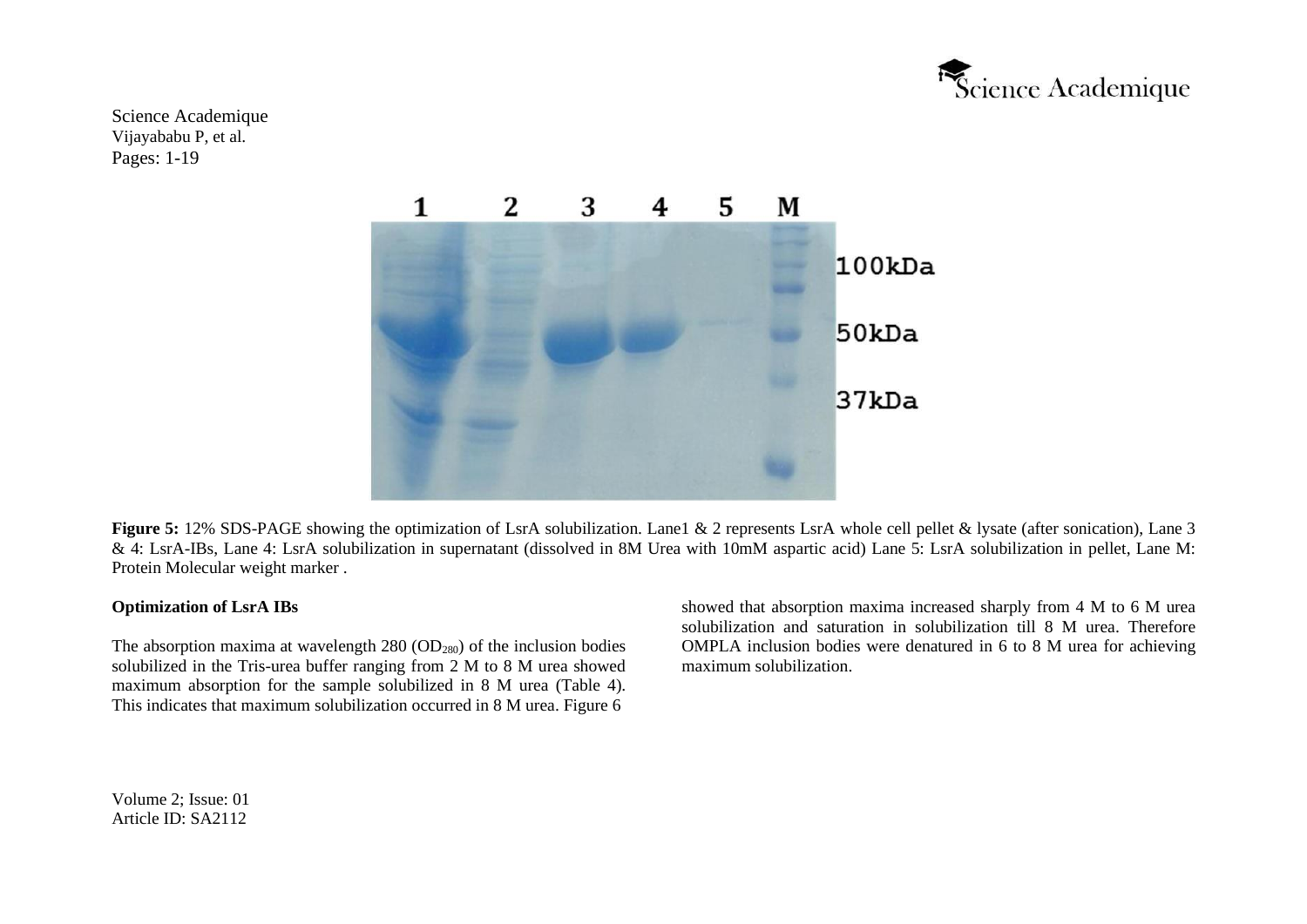

| <b>Molarity</b> | <b>OD 280</b> |
|-----------------|---------------|
| 1 M             | 0.328         |
| 2M              | 0.488         |
| 3M              | 0.666         |
| 4M              | 0.925         |
| 5M              | 0.969         |
| 6M              | 0.945         |
| 7M              | 0.923         |
| 8M              | 0.902         |

**Table 4**: Screen for optimizing conditions for solubilization of LsrA from inclusion bodies using UV spectrophotometer.



Figure 6: Optimization denaturation of LsrA using different urea concentration showing sharp rise in the absorption from 4M to 6M urea concentration and further on stabilized till 8M urea denaturation.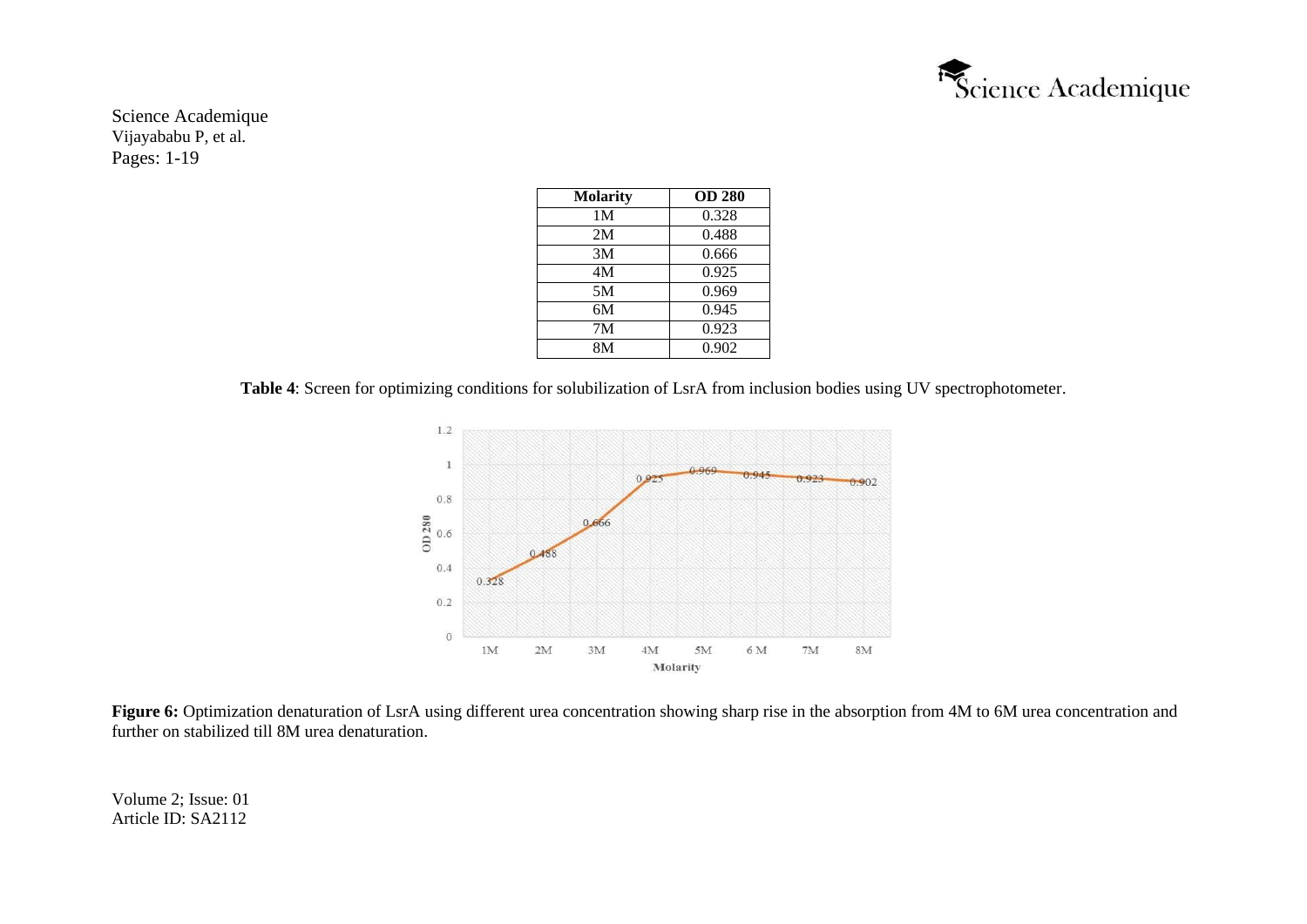

### **Discussion**

Membrane proteins contain large hydrophobic patches on their surfaces that enable the proteins to occupy the hydrophobic interior of a lipid bilayer in a membrane [18]. Size and density of the inclusion bodies depend upon the expression level and nature of protein. To prepare very pure inclusion bodies for subsequent characterization studies, washing with a buffer containing detergent and additives will most likely take away protein aggregation [7]. Accordingly, we optimize the solubilization buffer with different additives, pH, and salt concentrations.

Protein aggregation is very difficult to remove without affecting protein stability and structure. Besides structural stabilization, a number of mechanisms can contribute to reduce aggregation [19]. Usually charged amino acids (Arg, Lys, Glu and Asp) or proline, are predominantly used as structural gate keepers and they need to be placed in loop regions in order to stabilize the structure [17]. In general, the solubility of proteins is directly related to the number of APRs found within a protein sequence. Over 80% of proteins possess at least one APR in their primary sequence [15], but most often they form an integral part of the hydrophobic core of the protein [16,17] and protected from higher-order interactions. Fascinatingly, recent algorithm (AGGRESCAN) takes not only the primary sequence of the polypeptide, but also experimental proteome data and the aggregation propensity of bacterial proteins associated with their length, conformation, location, function and abundance [13]. Our other proteomics studies show the importance of protein structure and characteristics [20-23]. These reported studies have given the significant support to incorporate our experimental results to *in silico* approach.

# **Conclusion**

*S. typhi lsrA* gene was cloned into pET30b (+) vector and overexpressed under control of the T7 promoter using *E. coli* BL21 (DE3) cells. To solubilize LsrA inclusion bodies with Host strains, Temperature, Incubation period, pH, Choatrops, Detergents, Additives and Solubilization buffers (Tris-Cl) were optimized gradually. The objective was then focused to *In-silico* part in order to acquire aggregation prone regions. In our study, 22 APRs were revealed by AGGRESCAN server and successful point mutations of Q15P, L27D, I57P, R74D, G87P, R104P, A127D, M152D, V194P, H208D, D215P, Q234D, K250D, E272P, A295D, Y310D, L340D, L358D, C417D, V456D and H498P were carried out. Aspartic acid is a reminiscent of aggregation gatekeeper and used as an additive for LsrA denaturation. As evident of our study, clearly shows that addition of aspartic acid assists in denaturation of *S. typhi* LsrA.

**Acknowledgement:** The authors thank to I. Karthik, CAS in Crystallography and Biophysics, University of Madras, Chennai-India, for valuable suggestion in the production of the manuscript.

**Declaration of interests:** The authors declare that they have no known competing financial interests or personal relationships that could have appeared to influence the work reported in this paper.

### **Reference**

**1.** [Xavier KB, Bassler BL \(2005\) Interference with AI-2-Mediated](https://www.ncbi.nlm.nih.gov/pmc/articles/PMC1388276/) [Bacterial Cell-Cell Communication. Nature 437:](https://www.ncbi.nlm.nih.gov/pmc/articles/PMC1388276/) 750–753.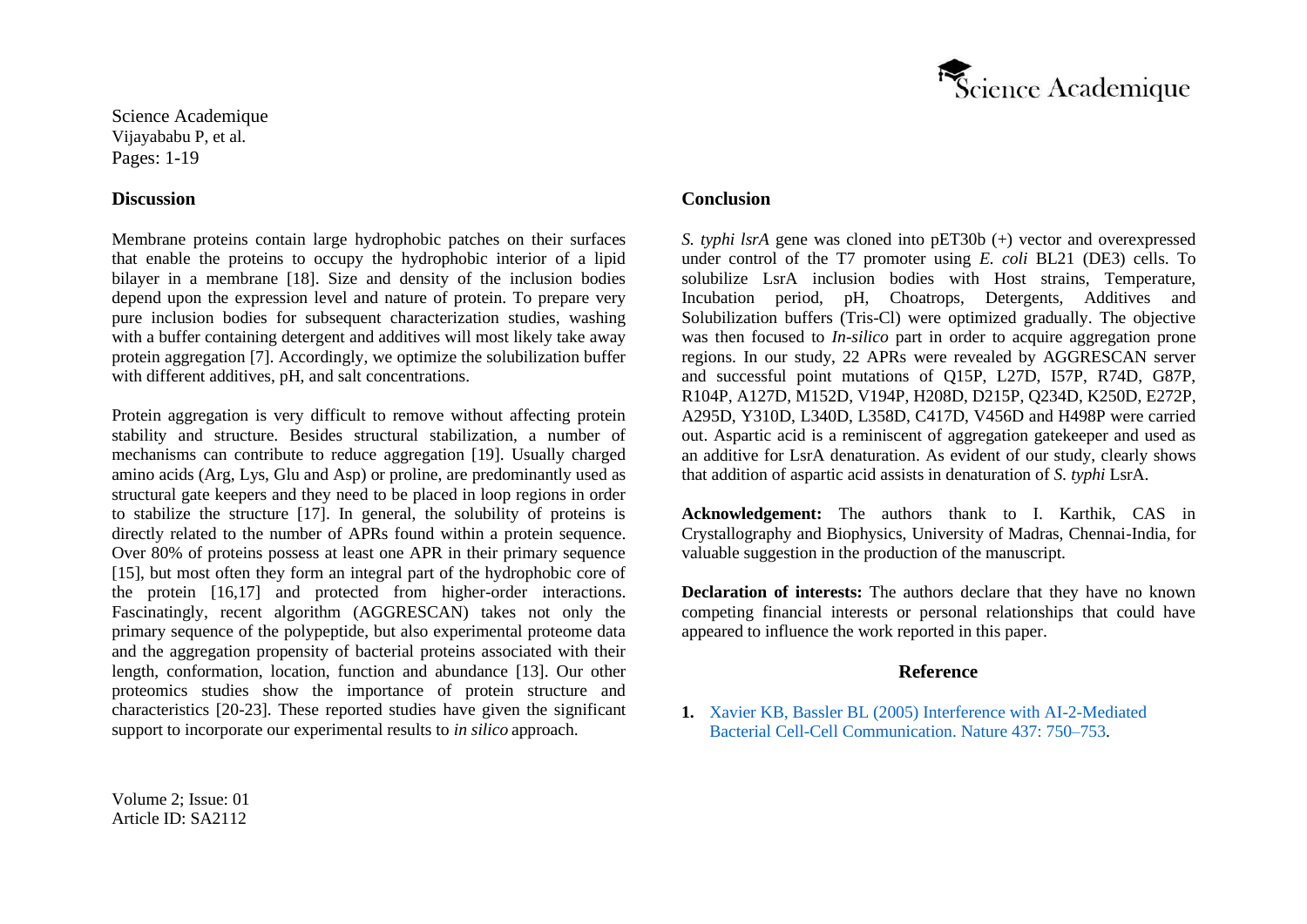

- **2.** [Vijayababu P, Samykannu G, Narayanan S \(2017\) Structural insights](https://www.journalcra.com/article/structural-insights-cell-cell-communication-autoinducer-2-kinase-lsrk-model-salmonella-typhi) [of cell-cell communication autoinducer-2 kinase \(LsrK\) model from](https://www.journalcra.com/article/structural-insights-cell-cell-communication-autoinducer-2-kinase-lsrk-model-salmonella-typhi) [Salmonella typhi. International Journal of Current Research 9: 51169-](https://www.journalcra.com/article/structural-insights-cell-cell-communication-autoinducer-2-kinase-lsrk-model-salmonella-typhi) [51172.](https://www.journalcra.com/article/structural-insights-cell-cell-communication-autoinducer-2-kinase-lsrk-model-salmonella-typhi)
- **3.** [Xue T, Zhao L, Sun H, Zhou X, Sun B \(2009\) LsrR-binding site](https://www.nature.com/articles/cr200991) [recognition and regulatory characteristics in Escherichia coli AI-2](https://www.nature.com/articles/cr200991) [quorum sensing. Cell Research 19: 1258-1268.](https://www.nature.com/articles/cr200991)
- **4.** [Singh A, Upadhyay V, Upadhyay AK, Singh SM, Panda AK \(2015\)](https://microbialcellfactories.biomedcentral.com/articles/10.1186/s12934-015-0222-8) [Protein recovery from inclusion bodies of Escherichia coli using mild](https://microbialcellfactories.biomedcentral.com/articles/10.1186/s12934-015-0222-8) [solubilization process. Microbial cell factories 14:](https://microbialcellfactories.biomedcentral.com/articles/10.1186/s12934-015-0222-8) 41.
- **5.** [Vijayababu P, Samykannu G, Antonyraj CB, Thomas J, Narayanan S,](https://www.sciencedirect.com/science/article/pii/S2352914817302137) [et al. \(2018\) Patulin interference with ATP binding cassette](https://www.sciencedirect.com/science/article/pii/S2352914817302137) [transferring auto inducer −2 in Salmonella typhiand biofilm inhibition](https://www.sciencedirect.com/science/article/pii/S2352914817302137) [via quorum sensing. Informatics in Medicine Unlocked 11:](https://www.sciencedirect.com/science/article/pii/S2352914817302137) 9–14.
- **6.** [Kopito RR \(2000\) Aggresomes, inclusion bodies and protein](https://pubmed.ncbi.nlm.nih.gov/11121744/) [aggregation. Trends in Cell Biology, 10:](https://pubmed.ncbi.nlm.nih.gov/11121744/) 524–530.
- **7.** [Singh A, Upadhyay V, Panda AK \(2014\) Solubilization and Refolding](http://wolfson.huji.ac.il/expression/local/bacteria/singh-panda-2005.pdf) [of Inclusion Body Proteins. Insoluble Proteins:](http://wolfson.huji.ac.il/expression/local/bacteria/singh-panda-2005.pdf) 283–291.
- **8.** [De Marco A, Vigh L, Diamant S, Goloubinoff P \(2005\) Native folding](https://pubmed.ncbi.nlm.nih.gov/16333986/) [of aggregation-prone recombinant proteins in Escherichia coli by](https://pubmed.ncbi.nlm.nih.gov/16333986/) osmolytes, plasmid- [or benzyl alcohol-overexpressed molecular](https://pubmed.ncbi.nlm.nih.gov/16333986/) [chaperones. Cell stress & chaperones 10:](https://pubmed.ncbi.nlm.nih.gov/16333986/) 329-39.
- **9.** [Castillo V, Graña-Montes R, Sabate R, Ventura S \(2011\) Prediction of](http://europepmc.org/article/MED/21538897) [the aggregation propensity of proteins from the primary sequence:](http://europepmc.org/article/MED/21538897) [Aggregation properties of proteomes. Biotechnology Journal](http://europepmc.org/article/MED/21538897) 6: 674[–](http://europepmc.org/article/MED/21538897) [685.](http://europepmc.org/article/MED/21538897)
- **10.** [Beerten J, Schymkowitz J, Rousseau F \(2013\) Aggregation Prone](https://pubmed.ncbi.nlm.nih.gov/23339301/) [Regions and Gatekeeping Residues in Protein Sequences. Current](https://pubmed.ncbi.nlm.nih.gov/23339301/) [Topics in Medicinal Chemistry 999:](https://pubmed.ncbi.nlm.nih.gov/23339301/) 43–49.

[Apweiler R, Bairoch A, Wu CH \(2004\) Protein sequence databases.](https://www.sciencedirect.com/science/article/abs/pii/S136759310300173X) [Current Opinion in Chemical Biology 8:](https://www.sciencedirect.com/science/article/abs/pii/S136759310300173X) 76-80.

- **12.** [Vijayababu P, Samykannu G, Narayanan S \(2017\) ProGene 1.0-An In](https://www.researchgate.net/publication/316667508_ProGene_10-An_In_Silico_Tool_for_Protein-Gene_Analysis) [silico Tool for Protein-Gene Analysis. International Journal of Life-](https://www.researchgate.net/publication/316667508_ProGene_10-An_In_Silico_Tool_for_Protein-Gene_Analysis)[Sciences Scientific Research 3:](https://www.researchgate.net/publication/316667508_ProGene_10-An_In_Silico_Tool_for_Protein-Gene_Analysis) 1089-1093.
- **13.** [Conchillo-Solé O, de Groot NS, Avilés FX, Vendrell J, Daura X, et al.](https://bmcbioinformatics.biomedcentral.com/articles/10.1186/1471-2105-8-65) [\(2007\) AGGRESCAN: a server for the prediction and evaluation of](https://bmcbioinformatics.biomedcentral.com/articles/10.1186/1471-2105-8-65) ["hot spots" of aggregation in polypeptides. BMC Bioinformatics 8:](https://bmcbioinformatics.biomedcentral.com/articles/10.1186/1471-2105-8-65) 65.
- **14.** [Samykannu G, Vijayababu P, Antonyraj CB, Narayanan S \(2020\)](https://www.sciencedirect.com/science/article/pii/S2405580819301232) [Structural investigation of APRs to improve the solubility of outer](https://www.sciencedirect.com/science/article/pii/S2405580819301232) [membrane protease \(PgtE\) from Salmonella enterica serotype typhi-](https://www.sciencedirect.com/science/article/pii/S2405580819301232) [A](https://www.sciencedirect.com/science/article/pii/S2405580819301232) [multi-constraint approach. Biochemistry and Biophysics Reports 21:](https://www.sciencedirect.com/science/article/pii/S2405580819301232) [100693.](https://www.sciencedirect.com/science/article/pii/S2405580819301232)
- **15.** [Rousseau F, Schymkowitz J, Serrano L \(2006\) Protein aggregation](https://pubmed.ncbi.nlm.nih.gov/16434184/) [and amyloidosis: confusion of the kinds? Current Opinion in](https://pubmed.ncbi.nlm.nih.gov/16434184/) [Structural Biology 16: 118–126.](https://pubmed.ncbi.nlm.nih.gov/16434184/)
- **16.** [De Baets G, Schymkowitz J, Rousseau F \(2014\) Predicting](https://pubmed.ncbi.nlm.nih.gov/25131585/) [aggregation-prone sequences in proteins. Essays In Biochemistry 56:](https://pubmed.ncbi.nlm.nih.gov/25131585/) [41–52.](https://pubmed.ncbi.nlm.nih.gov/25131585/)
- **17.** [Ganesan A, Siekierska A, Beerten J, Brams M, Van Durme J, et al.](https://www.nature.com/articles/ncomms10816) [\(2016\) Structural hot spots for the solubility of globular proteins.](https://www.nature.com/articles/ncomms10816) [Nature Communications 7:](https://www.nature.com/articles/ncomms10816) 10816.
- **18.** [Lin JH, Baumgaertner A \(2000\) Molecular dynamics simulations of](https://www.sciencedirect.com/science/article/abs/pii/S1089315699000628) [hydrophobic and amphiphatic proteins interacting with a lipid bilayer](https://www.sciencedirect.com/science/article/abs/pii/S1089315699000628) [membrane. Computational and Theoretical Polymer Science 10: 97–](https://www.sciencedirect.com/science/article/abs/pii/S1089315699000628) [102.](https://www.sciencedirect.com/science/article/abs/pii/S1089315699000628)
- **19.** [Stefani M, Rigacci S \(2013\) Protein Folding and Aggregation into](https://www.mdpi.com/1422-0067/14/6/12411) [Amyloid: The Interference by Natural Phenolic Compounds.](https://www.mdpi.com/1422-0067/14/6/12411) [International Journal of Molecular Sciences 14:](https://www.mdpi.com/1422-0067/14/6/12411) 12411–12457.

**11.**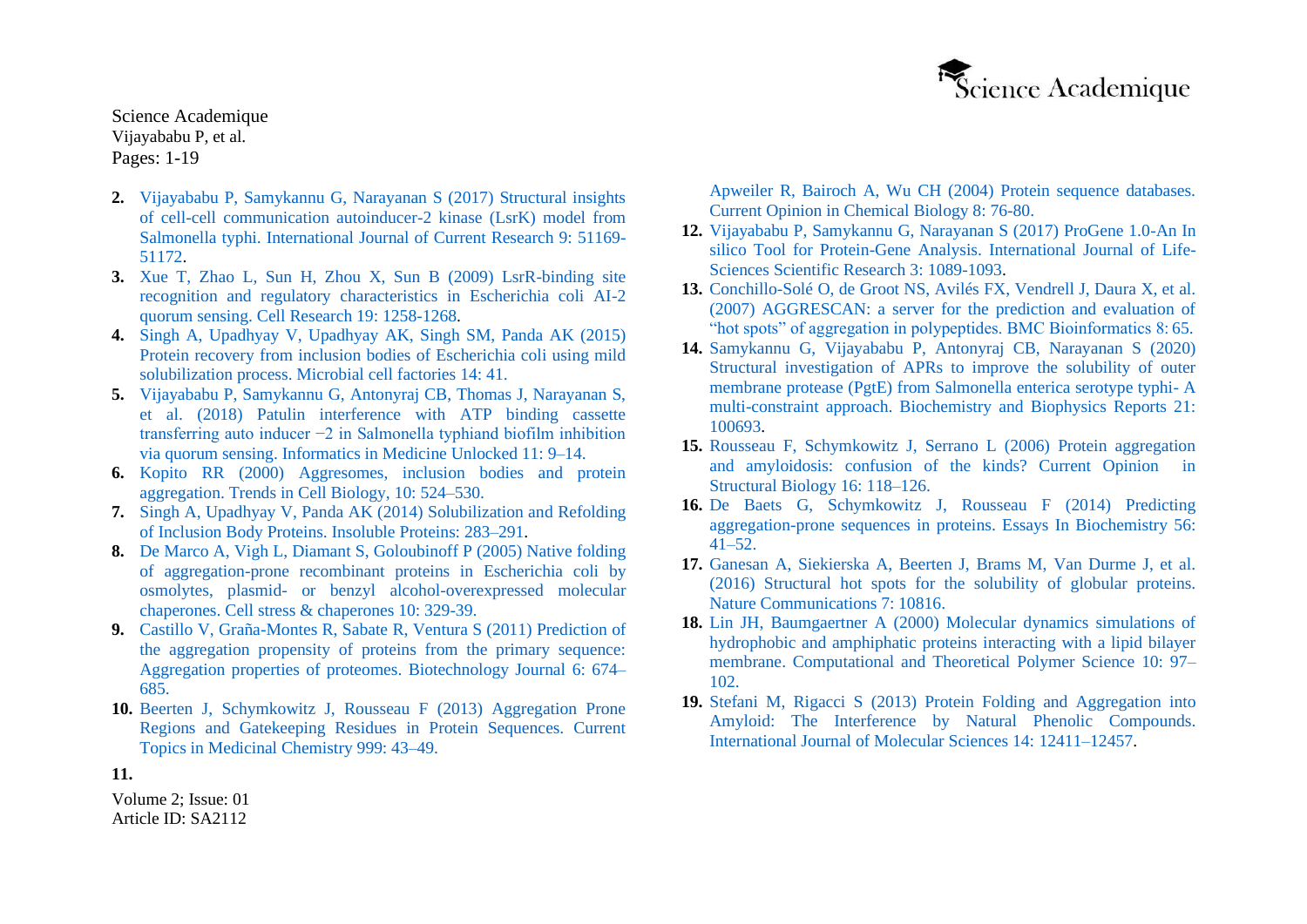

- **20.** [Samykannu G, Vijayababu P, Antonyraj CB, Perumal P, Narayanan S,](https://pubmed.ncbi.nlm.nih.gov/30547672/) [et al. \(2019\) In Silico Characterization of B Cell and T Cell Epitopes](https://pubmed.ncbi.nlm.nih.gov/30547672/) [for Subunit Vaccine Design of Salmonella typhi PgtE: A Molecular](https://pubmed.ncbi.nlm.nih.gov/30547672/) [Dynamics Simulation Approach. Journal of Computational Biology](https://pubmed.ncbi.nlm.nih.gov/30547672/) 26: [105–116.](https://pubmed.ncbi.nlm.nih.gov/30547672/)
- **21.** [Vijayababu P, Samykannu G, Antonyraj CB, Narayanan S, Basheer](https://www.sciencedirect.com/science/article/abs/pii/S0882401018308398) [Ahamed SI, et al. \(2018\) B-cell and T-cell epitope identification with](https://www.sciencedirect.com/science/article/abs/pii/S0882401018308398) [stability analysis of AI-2 import ATP-binding cassette LsrA from S.](https://www.sciencedirect.com/science/article/abs/pii/S0882401018308398) [typhi In silico approach. Microbial Pathogenesis 123:](https://www.sciencedirect.com/science/article/abs/pii/S0882401018308398) 487–495.

[Samykannu G, Vijayababu P, Natarajan J \(2018\) Substrate](https://www.sciencedirect.com/science/article/pii/S2352914818300881) [specificities in Salmonella typhi outer membrane protease \( PgtE \)](https://www.sciencedirect.com/science/article/pii/S2352914818300881) from Omptin family – [An in silico proteomic approach. Informatics in](https://www.sciencedirect.com/science/article/pii/S2352914818300881) [Medicine Unlocked 12:](https://www.sciencedirect.com/science/article/pii/S2352914818300881) 6–13.

**23.** [Samykannu G, Vijayababu P, Antonyraj CB, Narayanan S, Basheer](https://www.sciencedirect.com/science/article/pii/S2352914817300497) [Ahamed SI \(2017\) Investigations of binding mode insight in](https://www.sciencedirect.com/science/article/pii/S2352914817300497) [Salmonella typhi type-III secretion system tip protein \(SipD\): A](https://www.sciencedirect.com/science/article/pii/S2352914817300497) [molecular docking and MD simulation study. Informatics in Medicine](https://www.sciencedirect.com/science/article/pii/S2352914817300497) [Unlocked 9:](https://www.sciencedirect.com/science/article/pii/S2352914817300497) 166–172.

**22.**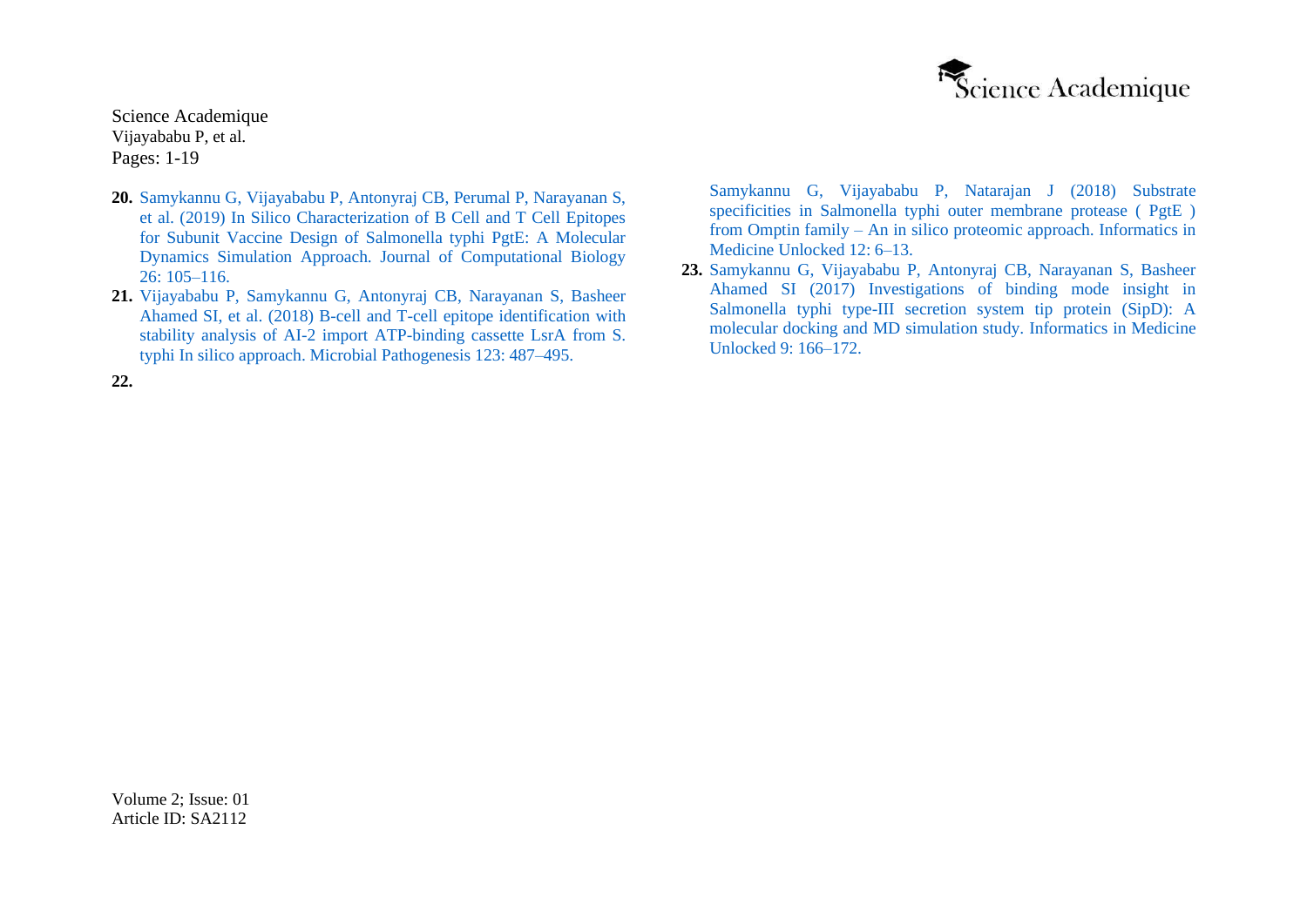



**Supplementary Figure 1:** PCR amplification of S. typhi- lsrK. Lane S: Amplified lsrK, Lane M- Marker.

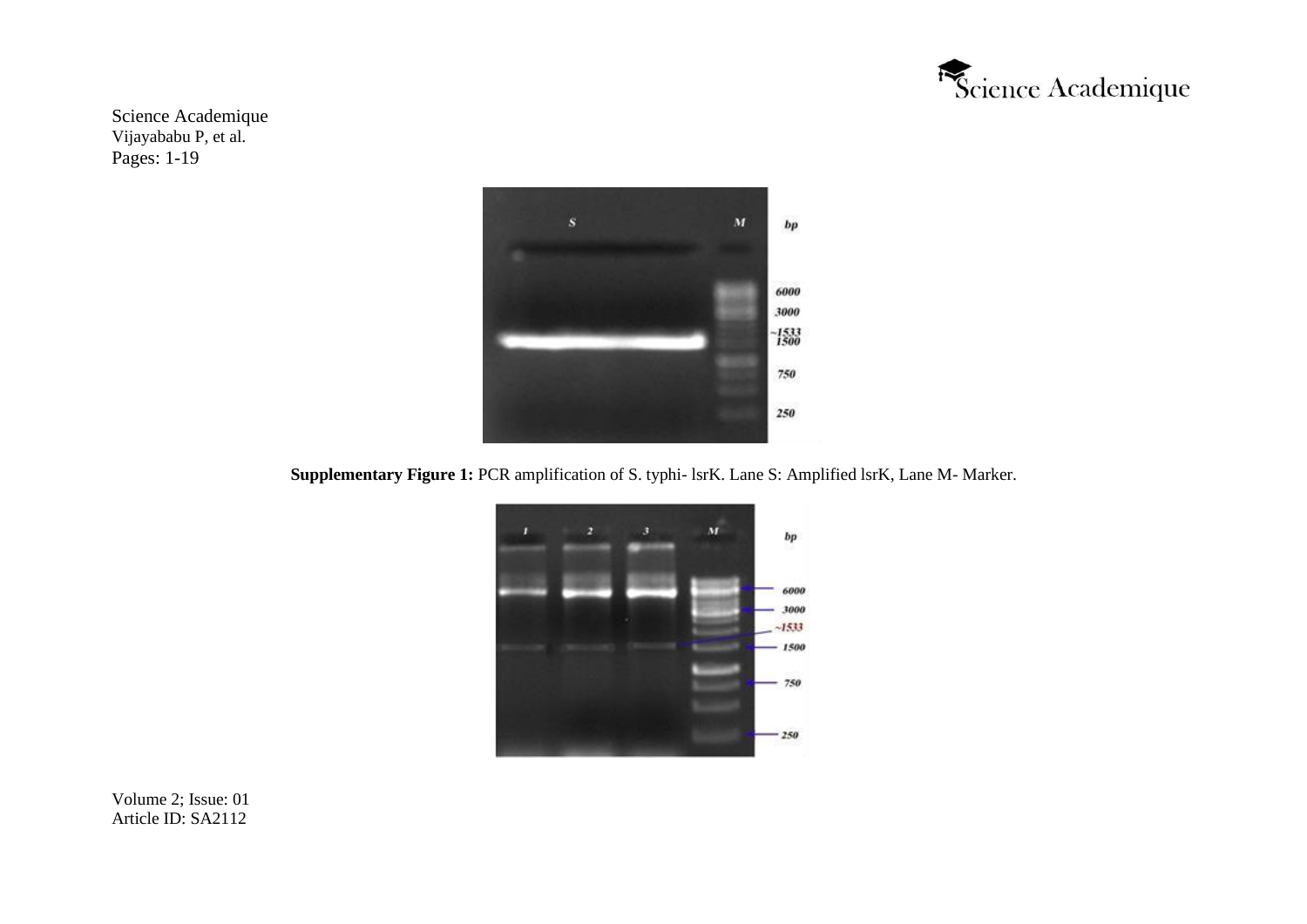

**Supplementary Figure 2:** Restriction digestion analysis of LsrA. Lanes 1, 2&3: Recombinant construct of lsrA (pET30b(+)-lsrA), Lane M:Marker.



**Supplementary Figure 3:** APRs area of LsrA. Amino acid indicate the mutated amino acid propensity area.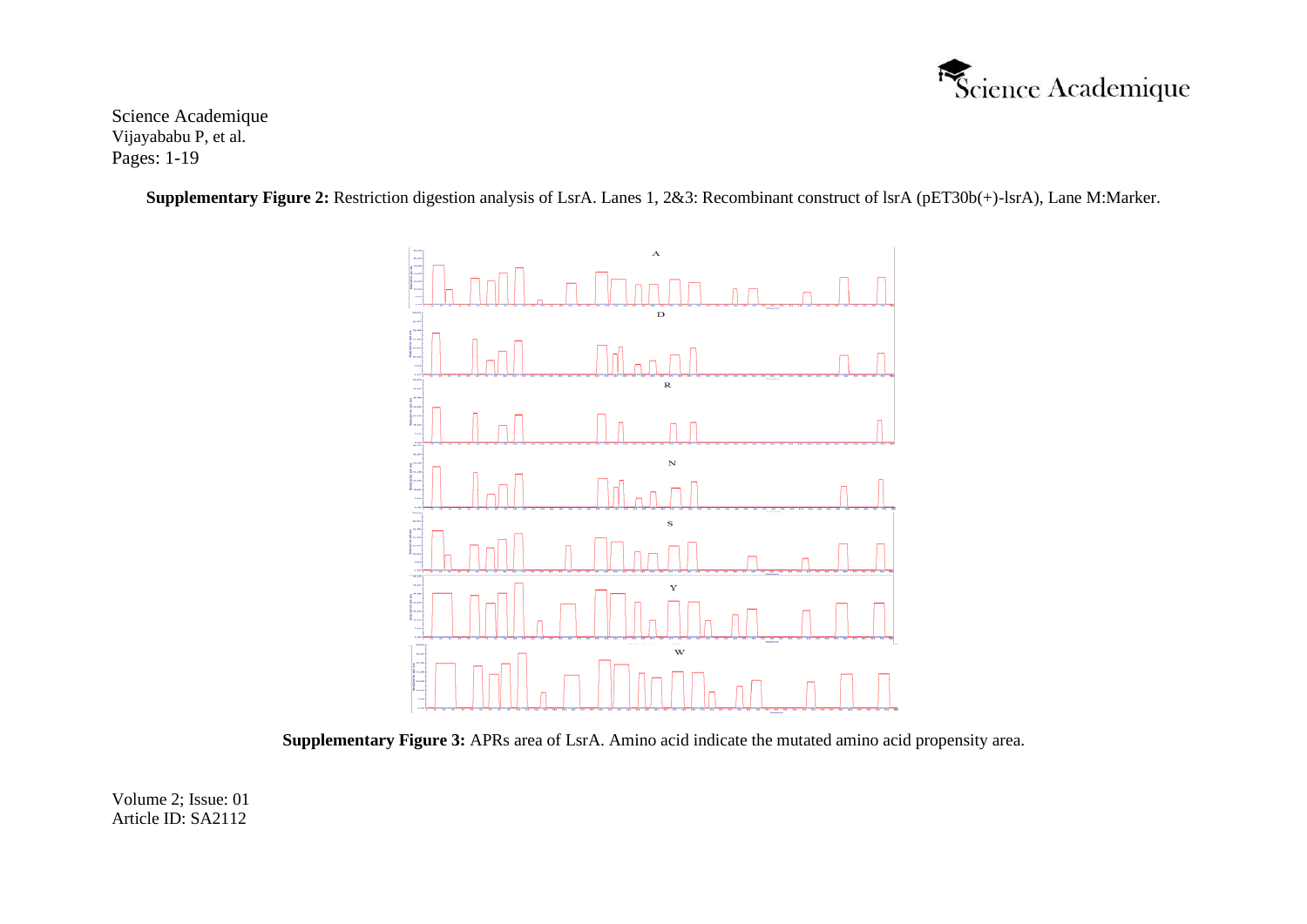



**Supplementary Figure 4:** APRs area of LsrA. Amino acid indicate the mutated amino acid propensity area.